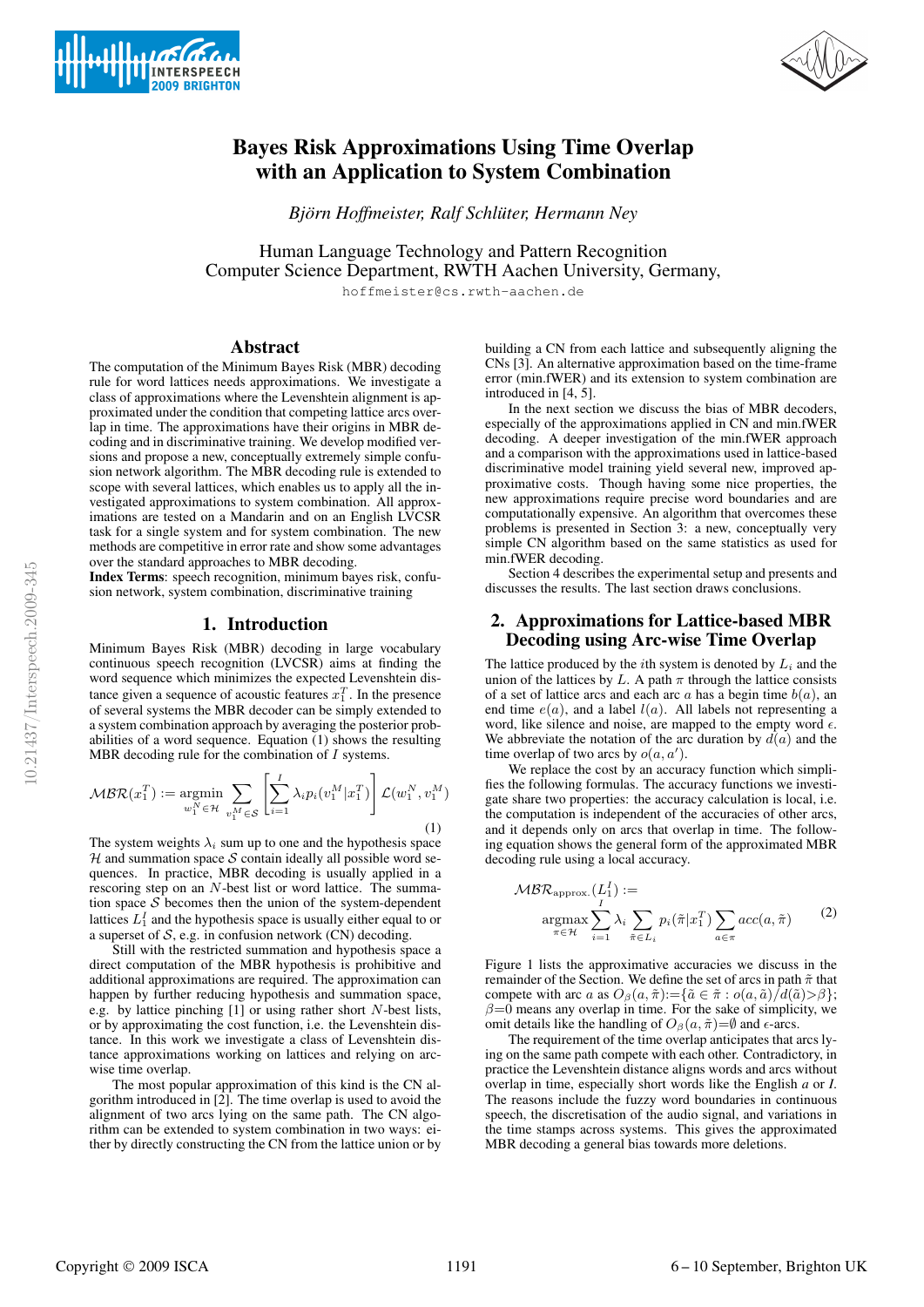$$
acc_{\text{CN}}(a,\tilde{\pi}) \quad := \quad \max_{\tilde{a}\in O_0(a,\tilde{\pi})}\left\{\delta\left(\text{slot}(a),\text{slot}(\tilde{a})\right)\delta\left(l(a),l(\tilde{a})\right)\right\} \tag{3}
$$

$$
acc_{\text{frame}}(a,\tilde{\pi}) \quad := \quad \sum_{\tilde{a}\in O_0(a,\tilde{\pi})} \left[ \gamma \frac{o(a,\tilde{a})}{1 + \alpha(d(a) - 1)} + (1 - \gamma) \frac{o(a,\tilde{a})}{1 + \alpha(d(\tilde{a}) - 1)} \right] \delta(l(a),l(\tilde{a})) \tag{4}
$$

$$
acc_{\text{mDT}}(a,\tilde{\pi}) \quad := \quad \max_{\tilde{a}\in O_{\beta}(a,\tilde{\pi})} \left\{ \phi\left(-1+\frac{o(a,\tilde{a})}{d(\tilde{a})}\right) + \chi\left(-1+\frac{o(a,\tilde{a})}{d(a)}\right) + \frac{o(a,\tilde{a})}{d(\tilde{a})}\delta\left(l(a),l(\tilde{a})\right) \right\} \tag{5}
$$

$$
acc_{\text{disc.}}(a, \tilde{\pi}) \quad := \quad \max_{\tilde{a} \in O_{\beta}(a, \tilde{\pi})} \left\{ \delta \left( l(a), l(\tilde{a}) \right) \right\} \tag{6}
$$

Figure 1: Local accuracies based on time overlap for hypothesized arc a and competing path  $\tilde{\pi}$ ;  $\delta(\cdot, \cdot)$  is the Kronecker- $\delta$ .

The first approximation, Equation (3), is the accuracy for CN decoding. In contrast to the following accuracies, the computation itself does not depend on time overlap, but on a global alignment. In a preceding step all arcs are clustered into slots, where lattice-based CN algorithms use the time overlap to ensure that only competing arcs are clustered together. The slots build the CN and define the alignment between hypotheses and competitors. Figure 3 illustrates the derivation of a CN from a lattice. The hypothesis space  $H$  for CN decoding includes all paths through the CN, which is a superset of the union  $L$ . However, the single global alignment and the arc clustering step cause a further deletion bias, for a detailed discussion see [2].

From Equation (4) we get the min.fWER decoding rule by setting  $\gamma=1$ . The basic idea is to count time frame instead of word accuracies, which however favors long words. In order to get a more word-wise accuracy the factor  $\alpha$  in the denominator of Equation (4) allows a smooth normalization of the time frame accuracy. But because the normalization happens on the hypothesis side, the decoding penalizes substitutions and insertions, but deletions are ignored. On the other hand, normalizing on the reference side ignores insertions. Setting  $\gamma$  to a value between zero and one interpolates between both normalizations and allows to balance between deletion and insertion bias. By default we use the time conditioned form of the union  $L$  as hypothesis space for the min.fWER decoder [5].

In min.fWER decoding we sum up the fractional mismatches between  $a$  and each overlapping arc. Alternatively, we can align  $a$  to the competing path. This approach has its origin in lattice-based discriminative acoustic model training. Equation (5) with  $\phi=1$  and  $\chi=0$  (and  $\beta=0$ ) is the approximated accuracy used in [6] for minimum word or phone error training. In its original form the approximation has a tendency to penalize insertions higher than deletions as pointed out in [7]. In the same paper an alternative accuracy function is proposed. However, this function is expensive and it requires an HMM alignment which we do not necessarily possess when doing cross-site system combination. Instead, by setting  $\chi$ >0 we add an additional deletion penalty: if a long hypothesis word  $a$  competes with a much shorter word  $\tilde{a}$ , then presumably a deletion takes place and is penalized by the  $\chi$ -term.

The use of fractional values is a tribute to the locality of the accuracy approximation, because two hypothesis words  $a$  and  $a'$  can be assigned to the same competing word  $\tilde{a}$ . We can avoid the flaw in the alignment by requiring that a  $a$  (or  $a'$ ) can only be aligned with  $\tilde{a}$  if the fractional overlap exceeds one half. Setting  $\beta$ =0.5 and  $\phi$ = $\chi$ =1 in Equation (5) implements the approach. Interestingly, this changes the interpretation of the  $\phi$ - and the  $\chi$ term: the  $\phi$ -term accounts for the deleted fraction of competitor  $\tilde{a}$  and the  $\chi$ -term for the fractional insertion by hypothesis a. Instead of the fractional values we can use discrete accuracies, i.e. 1 for a correctly aligned word, which yields Equation (6).

## 3. CN algorithm based on Frame-Wise Word-Posterior Probabilities

Besides the CN algorithm all the accuracy approximations discussed in the last section rely on precise word boundaries. Also, we discussed in the last section why word boundaries are usually not reliable, so much the worse for cross-site system combination. Lattice-based CN decoders like [2] are more robust to fuzzy word boundaries, because the time information is only used (among other information) in the arc clustering step. For cross-site system-combination the CN combination technique described in [3] can be used, which does not rely at all on word boundaries. From a theoretical point of view a further advantage of a CN decoder is the larger hypothesis space.

The crucial step in lattice-based CN decoding is the arc clustering which yields the CN; decoding the CN is then straightforward. We propose a new algorithm for arc clustering which has the following properties

- 1. all overlapping arcs with the same label are clustered together (if a non-ambiguous solution exists)
- 2.  $\epsilon$ -arcs, e.g. noise arcs, do not affect the clustering result
- 3. no distance function is required

and aims at finding a compact CN, i.e. a CN with few slots; the number of slots is directly related to the deletion bias. The first property is desired, because in most cases it means that these arcs are competitors. Properties two and three go hand-in-hand. Usually, CN algorithms use distance functions which compute the similarity between arcs and arc clusters. This has the undesirable consequence that the boundaries between succeeding  $\epsilon$ -arcs influence the outcome of the clustering. Simply not using distance functions avoids the problem and makes the proposed algorithm conceptually extremely simple.

The pseudo code of the proposed clustering algorithm is given in Figure 2. For each iteration the algorithm updates the frame-wise word-posterior probabilities  $p_t(w|x_1^T)$  and use them to find a time frame  $t<sub>S</sub>$  that represents the next slot. The basic concept is illustrated in Figure 3.

The main iteration starts in line 3 and consists of three steps. The first step updates the frame-wise word posteriors;  $l_t(\pi)$  is the label of that arc in path  $\pi$  that overlaps with time frame t.

In the second step (lines 9 to 14) we choose  $t_S$ . First, we go over all arcs and consider for each arc only those time frames for which the overlap with competing arcs having the same label is maximized, i.e. where property 1 is fulfilled. Then, we choose among the pre-selected time frames the one  $t<sub>S</sub>$  that minimizes the probability of the empty word, which turned out to be a reasonable heuristic for getting a compact CN.

In step three (lines 17 to 22) we select the competing arcs for the slot and set their labels to  $\epsilon$  for the coming updates of the frame-wise word-posteriors. Then we proceed with step one.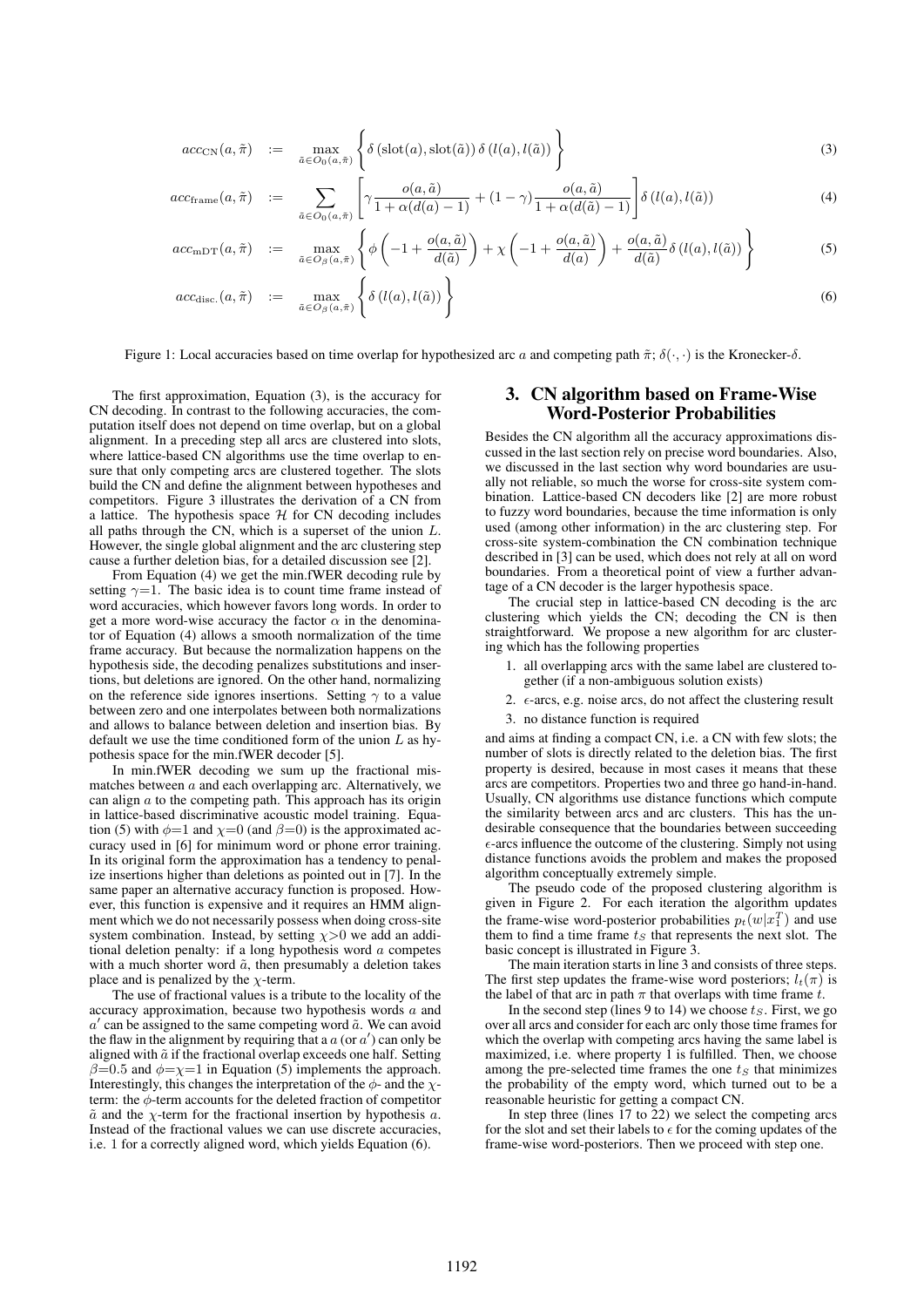01 # build slots from non-
$$
\epsilon
$$
 arcs  
\n02  $CN \leftarrow []$ ;  $A \leftarrow \{a \in Arcs(L) : l(a) \neq \epsilon\}$   
\n03 while  $A \neq \emptyset$  do  
\n04 # update frame-wise word-posteriors  
\n05 foreach  $(t, w) \in [1, T] \times V \cup \{\epsilon\}$  do  
\n06  $p_t(w|x_1^T) \leftarrow \sum_{\pi \in L:l_t(\pi) = w} p(\pi|x_1^T)$   
\n07 # find slot-building time frame  
\n08  $t_S \leftarrow \infty$   
\n09  $\epsilon_S \leftarrow \infty$   
\n09  $\epsilon_S \leftarrow \infty$   
\n01  $\epsilon_S \leftarrow \infty$   
\n02  $\epsilon_S \leftarrow \infty$   
\n03  $\epsilon_S \leftarrow \infty$   
\n04  $\epsilon_S \leftarrow \infty$   
\n05  $\epsilon_S \leftarrow \infty$   
\n06  $\epsilon_S \leftarrow \infty$   
\n07  $\epsilon_S \leftarrow \infty$   
\n08  $\epsilon_S \leftarrow \infty$   
\n09  $\epsilon_S \leftarrow \infty$   
\n01  $\epsilon_S \leftarrow \infty$   
\n02  $\epsilon_S \leftarrow \infty$   
\n03  $\epsilon_S \leftarrow \infty$   
\n04  $\epsilon_S \leftarrow \infty$   
\n05  $\epsilon_S \leftarrow \infty$   
\n06  $\infty$   
\n07  $\infty$  max  $\infty$   
\n08  $\infty$  max  $\infty$   
\n09  $\infty$  max  $\infty$   
\n010  $\infty$  max  $\infty$   
\n02  $\infty$  max  $\infty$   
\n03  $\infty$  max  $\infty$ <

Figure 2: Confusion network algorithm based on frame-wise word-posterior probabilities.



Figure 3: Illustration of the proposed CN algorithm.

#### 4. Experimental Results

We test the accuracy approximations discussed in Section 2 and the CN algorithm proposed in Section 3 on two tasks. The first is a Mandarin BN/BC task. For our experiments we use three systems that are ML-trained on 230 hours [8]. All systems share the same pronunciation lexicon and language model, but have different acoustic front-ends: MFCCs, PLPs, and gammatone filter bank based features. Lattice-based MBR decoding is performed on character level. The development and test set are taken from the GALE 2007 Evaluation and consist of 2.5 and 1.6 hours, respectively.

For the second task we use the lattices that were shared across sites within the TC-Star/EPPS 2007 English Evaluation. The corpus and the lattice sets are described in [9]; development and test set consist of 3.2 and 2.9 hours, respectively.

The CN decoders and the min.fWER decoder use the extended hypothesis spaces as described in the previous sections. Our standard CN decoder is based on an arc clustering algorithm similar to the approach described in [2], but incorporates the idea of using a pivot-path as described in [10] to speed up the clustering. On the EPPS English task the decoder proofed to be competitive to the CN decoders from other sites.

The other accuracy approximations use only the lattice union as hypothesis space. This has no crucial impact on the Mandarin task, where the acoustic segments are short. Unlike the English EPPS task, where a lattice spans over approximately 30 minutes. Using the lattice union as hypothesis space does

Table 1: Results for the Mandarin BN/BC task.

|                                       | $CER[\%]$ (del/ins) error            |                    |
|---------------------------------------|--------------------------------------|--------------------|
|                                       | dev07                                | eval <sub>07</sub> |
| single system                         |                                      |                    |
| Viterbi                               | $(2.7/1.7)$ 14.8                     | (4.5/0.9) 15.0     |
| CN (standard)                         | $(2.9/1.5)$ 14.5                     | $(4.6/0.8)$ 14.7   |
| CN (proposed)                         | $(2.9/1.5)$ 14.5                     | $(4.6/0.8)$ 14.7   |
| min.fWER                              | $(3.1/1.4)$ 14.5                     | $(4.8/0.8)$ 14.8   |
| $acc_{\text{frame}}, \gamma = 1$      | $(3.0/1.5)$ 14.6                     | $(4.8/0.8)$ 14.8   |
| $acc$ <sub>frame</sub> , $\alpha = 1$ | $(2.7/1.6)$ 14.5                     | $(4.5/0.9)$ 14.7   |
| $acc_{mDT}, \beta=0, \phi=1, \chi=0$  | $(2.9/1.5)$ 14.6                     | $(4.7/0.8)$ 14.8   |
| $acc_{mDT}, \beta=0$                  | $(2.3/1.9)$ 14.5                     | $(4.2/1.1)$ 14.8   |
| $acc_{mDT}, \phi = \chi = 1$          | $(2.8/1.5)$ 14.5                     | $(4.6/0.8)$ 14.7   |
| $acc_{\rm disc}$                      | $(2.7/1.6)$ 14.5                     | $(4.5/0.9)$ 14.8   |
| three systems                         |                                      |                    |
| <b>ROVER</b>                          | $(2.7/1.3)$ 13.2                     | $(4.5/0.7)$ 13.9   |
| CNC (standard)                        | $(2.8/1.3)$ 13.2                     | $(4.7/0.7)$ 13.7   |
| CNC (proposed)                        | $(2.8/1.3)$ 13.2                     | $(4.6/0.7)$ 13.6   |
| CN (standard)                         | $(2.9/1.2)$ 13.1                     | $(4.8/0.7)$ 13.7   |
| CN (proposed)                         | $(2.8/1.3)$ 13.1                     | $(4.6/0.7)$ 13.7   |
| min.fWER                              | $(3.1/1.2)$ 13.2                     |                    |
|                                       |                                      | $(4.7/0.7)$ 13.7   |
| $acc$ <sub>frame</sub> , $\gamma=1$   | $(2.7/1.4)$ 13.2                     | $(4.5/0.8)$ 13.7   |
| $acc_{\text{frame}}, \alpha = 1$      | $(2.8/1.3)$ 13.1                     | $(4.6/0.7)$ 13.6   |
| $acc_{mDT}, \beta=0, \phi=1, \chi=0$  | $(3.0/1.2)$ 13.3                     | $(4.7/0.7)$ 13.8   |
| $acc_{mDT}, \beta=0$                  | $(2.4/1.5)$ 13.1                     | $(4.3/0.8)$ 13.7   |
| $acc_{\rm mDT}, \phi = \chi = 1$      | $(2.7/1.3)$ 13.2<br>$(2.6/1.4)$ 13.2 | $(4.5/0.7)$ 13.7   |

not allow to switch between hypotheses from different systems within the 30 minutes, which causes a degradation in WER.

For each setup we tune the following parameters on the development set using the Nelder-Mead downhill simplex algorithm: acoustic and language model scale, a system weight, and all free parameters shown in Figure 1(including  $\beta$ ).

Table 1 shows the results for the Mandarin task, the upper part for a single system and the lower part for the combination of three systems. For the CN-based system combination we tested the CN combination proposed in [3] (CNC) and the derivation of the CN directly from the lattice union (CN).

From the results we see that the accuracy approximations from Section 2 work well and are competitive to the standard approximations for lattice-based MBR decoding. In a direct comparison the extended min.fWER approach  $(acc_{frame}, \alpha=1, \gamma$  optimized) performs a little better than the standard min.fWER approach ( $acc_{frame}$ ,  $\alpha$  optimized,  $\gamma$ =1). As expected, the original version of the accuracy approximation used in lattice-based minimum word or phone error training ( $acc_{mDT}, \beta=0, \phi=1, \chi=0$ ) shows a tendency to produce many deletions. The modified versions can compensate for the deletion bias and show slightly better error rates. Especially,  $acc_{\text{mDT}}$  with  $\beta$ =0 is one of the best performing accuracies and has the lowest del/ins ratio among all approximations.

Comparing our proposed CN algorithm with the standard implementation we observe almost equal results, though the proposed method is conceptually much simpler. For CN-based system combination we see neither an advantage for the CN combination nor for building the CN from the lattice union.

The results for the English EPPS task are summarized in Table 2. We give system combination results only for two systems, because for more systems the parameter optimization was infeasible when using one of the accuracies based on a local alignment( $acc_{\text{mDT}}$  and  $acc_{\text{disc}}$ ). In general, the results on the English task support our observations on the Mandarin task. The rather bad results for the new accuracy approximations for the system combination experiments come presumably from the restricted hypothesis space. Looking at the min.fWER